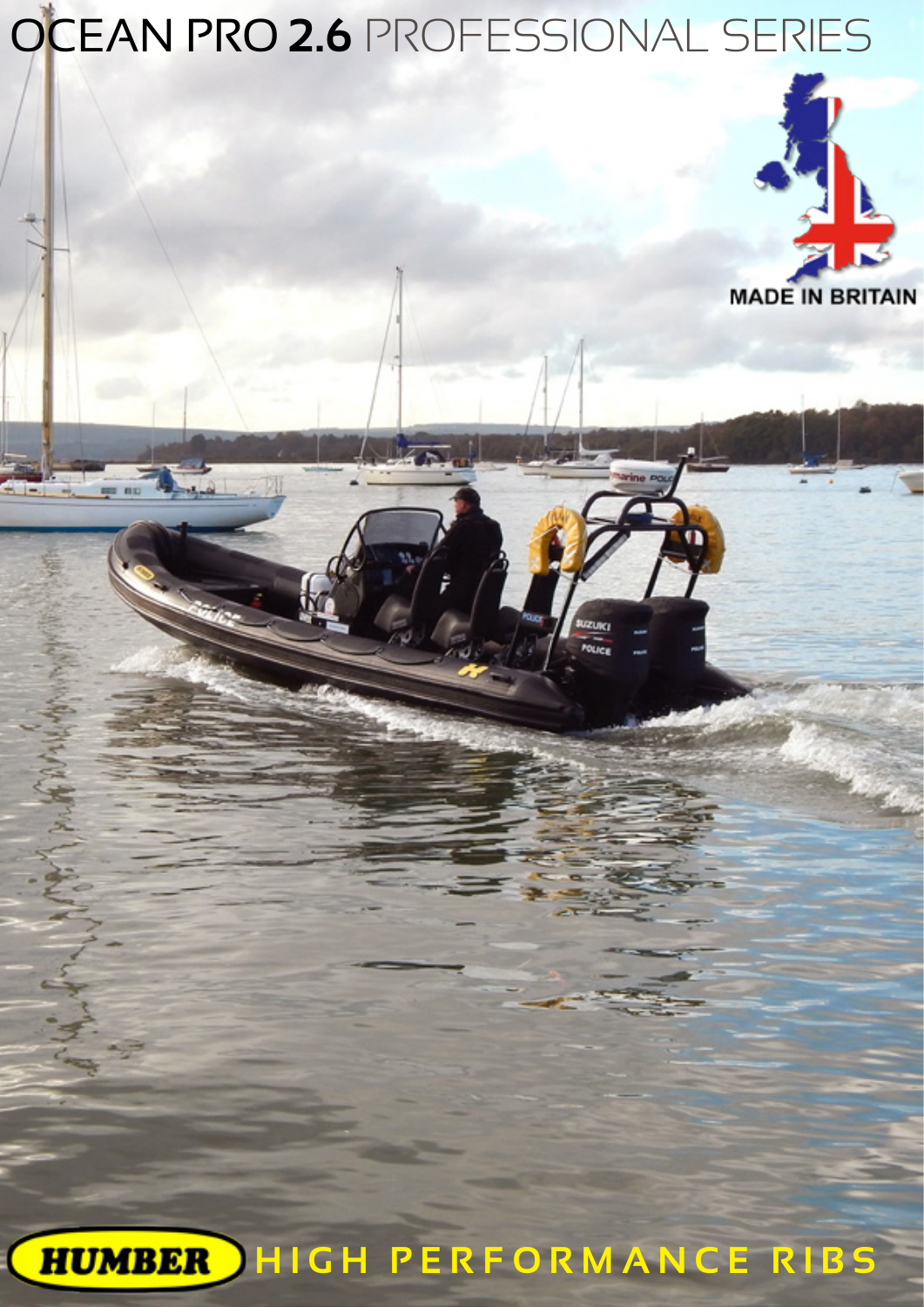### **Humber best seller**

With various lengths and beam sizes available this is a rib to suit all applications. From Police patrol to military use, the Ocean Pro series caters for all needs. After all they are a best seller for a reason, there's probably not a more reliable rib on the market.

## **Adaptability**

There aren't many things that this rib cannot do! The Ocean Pro is one of the most adaptable boats on the market with previous clients including: Sea Shepherd who use the craft to disrupt Japanese whaling missions, fisheries patrol units, numerous worldwide police forces, rescue organisations and many more plus involvement in numerous rib challenges including the Gore-Tex Arctic Challenge.

### **Tried and Trusted**

The Ocean Pro series has been tested by everyone from Dive magazine to Powerboat and Rib magazine and has always come with glowing reports. There's a reason that this is a Humber favourite.

#### **A rib to suit you**

The range of options available for the Ocean Pro series will allow you to build a rib that will surpass any requirements that you might have. With a number of size and beam options available, this allows a larger selection of seating and console arrangements, and with all the electronics, safety gear and any other features that you may need available, we guarantee you will have a craft fit for purpose.

#### **Unique hull**

The unique hull is based on the formerly known Humber Attaque which was our first hull design and is seen as one of the best if not the best hull in the rib world with its ultra-high performance levels. The Humber Attaque was the first rib to cross the Atlantic both ways in separate trips. Well, if it is not broken then why fix it!

#### **Size range**

The Ocean Pro range has our widest selection of sizes. With lengths ranging from 5-9m and beam options ranging from 2-2.8m, you're spoilt for choice!

#### **A boat for all experience ranges**

The quality of the boat will make up for any mistake made by the driver. Easy to navigate and control, it doesn't matter if you're a newbie or a seasoned veteran of the sea, you'll have just as much fun!

#### **Test Drive and Advice?**

Contact your local Humber dealer for more information and/or arrange a test drive. We want to make you feel at ease and want you to see that we can walk the walk! Start your Ocean Pro adventure here.

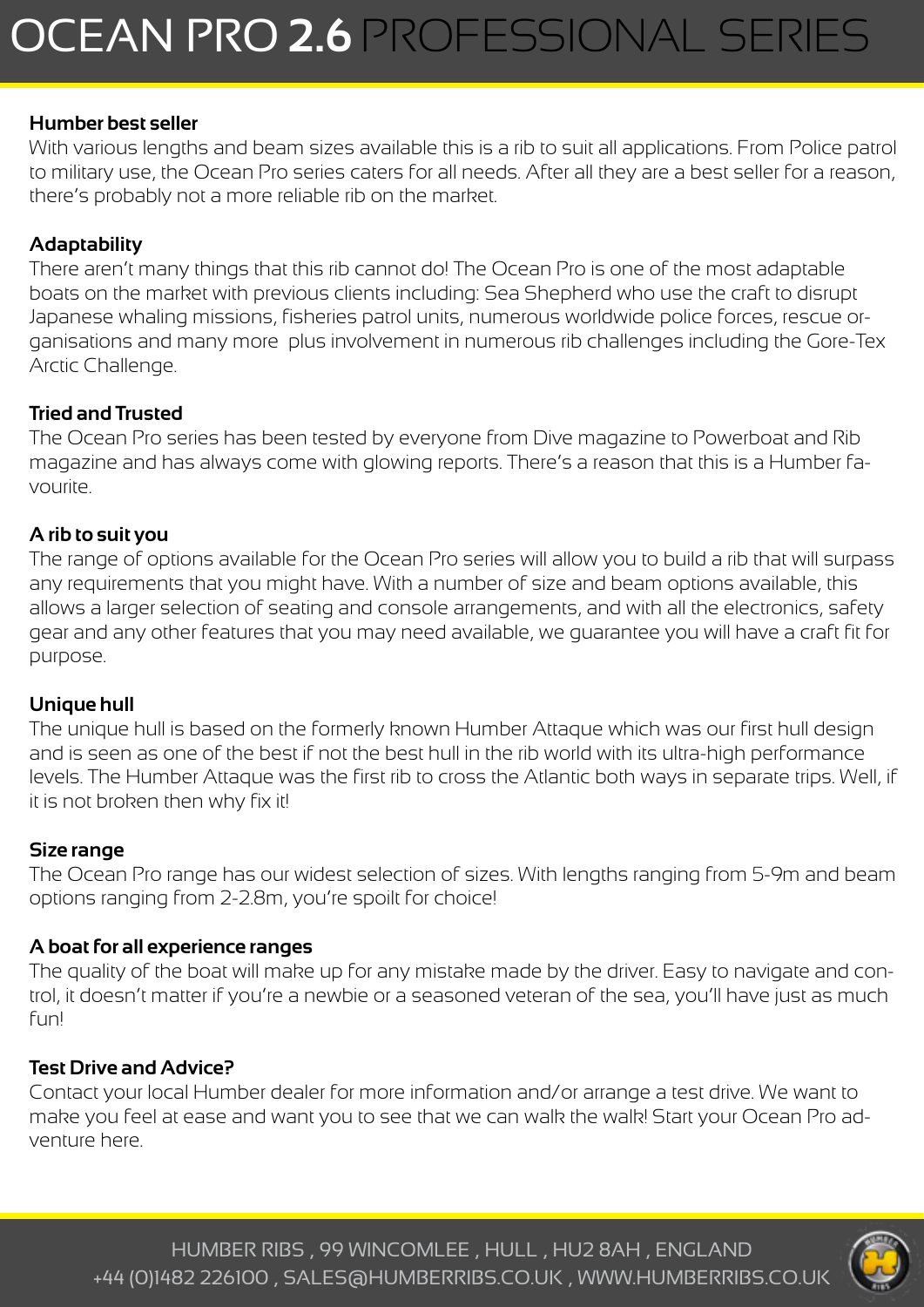# OCEAN PRO **2.6** PROFESSIONAL SERIES



Every single one of our Ocean Pro series is built with our high performance unique deep 'V' hull design. Giving the smoothest and driest of rides this allows you to glide through even the roughest of seas, and you'll still be guaranteed the comfiest of outings whilst also saving on fuel running costs!

A solid British built boat designed to be pushed to the limits, the Ocean Pro series promises to be the most reliable craft of its type on the market a. Guaranteed to wow any professional with its ultra-high performance and ideal for those looking for more space and a larger layout, these craft are capable of traveling faster, further and in more comfort than other comparable craft available on the market.

| <b>TECHNICAL SPECIFICATION</b> | 6.0                        | 6.5                         | 7.0                         | 7.5                         | 8.0                         |
|--------------------------------|----------------------------|-----------------------------|-----------------------------|-----------------------------|-----------------------------|
| <b>Maximum Persons</b>         | 12 People / 900kg          | 13 People / 975kg           | 14 People / 1050kg          | 14 People / 1050kg          | 14 People / 1050kg          |
| Overall Length                 | 6.0 M                      | 6.5M                        | 7.0 M                       | 7.5M                        | 8.0 M                       |
| Internal Length                | 4.85 M                     | 5.35M                       | 5.85 M                      | 6.15 M                      | 6.85 M                      |
| Overall Beam                   | 2.6M                       | 2.6M                        | 2.6 M                       | 2.6M                        | 2.6M                        |
| Internal Beam                  | 1.5M                       | 1.5M                        | 1.5M                        | 1.5M                        | 1.5M                        |
| <b>Tube Diameter</b>           | .53                        | .53                         | .53                         | .53                         | .53                         |
| No. of Chambers                | 5                          | 5                           | 5                           |                             |                             |
| Category                       |                            |                             |                             | $\mathsf B$                 | $\overline{B}$              |
| Standard Boat Weight           | 680kg                      | 730 <sub>kg</sub>           | 780kg                       | 880kg                       | 930 <sub>kg</sub>           |
| Max. Payload                   | 1385kg                     | 1535kg                      | 1710 <sub>kg</sub>          | 1810kg                      | 1815kg                      |
| Engine Shaft                   | Single or Twin             | Single or Twin              | Single or Twin              | Single or Twin              | Single or Twin              |
| Maximum HP / Engine Weight     | 175HP or Twin 90HP / 350kg | 200HP or Twin II5HP / 400kg | 225HP or Twin 140HP / 500kg | 250HP or Twin 150HP / 600kg | 300HP or Twin 175HP / 600kg |
| Draft In Water At Rest         | 0.45M                      | 0.45M                       | 0.45 M                      | 0.45 M                      | 0.45M                       |